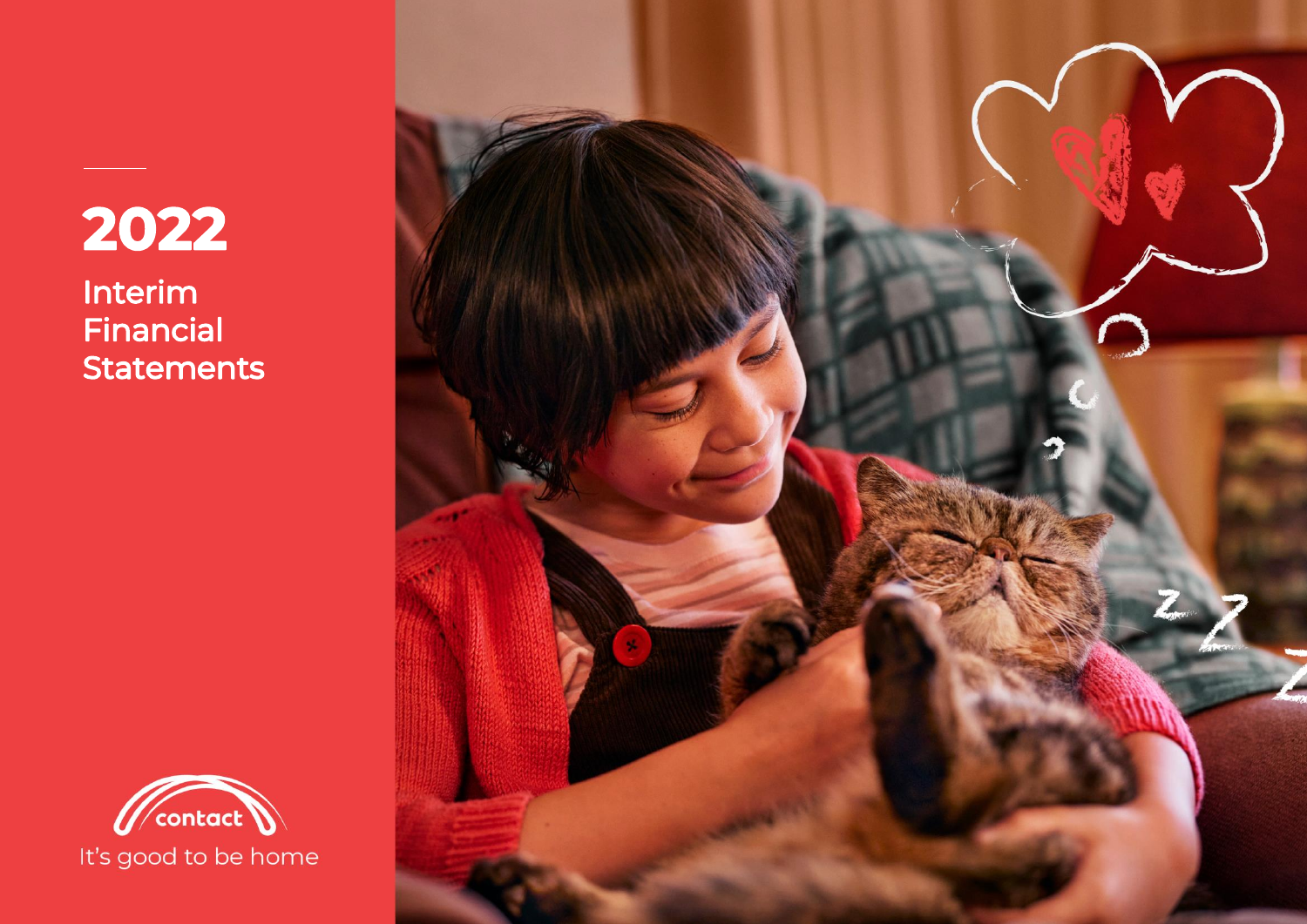### **About these financial statements**

### **FOR THE SIX MONTHS ENDED 31 DECEMBER 2021**

These interim financial statements are for Contact, a group made up of Contact Energy Limited, the entities over which it has control and its associate.

Contact Energy Limited is registered in New Zealand under the Companies Act 1993. It is listed on the New Zealand stock exchange (NZX) and the Australian Securities Exchange (ASX) and has bonds listed on the NZX debt market. Contact is an FMC reporting entity under the Financial Markets Conduct Act 2013.

Contact's interim financial statements for the six months ended 31 December 2021 provide a summary of Contact's performance for the period and outline significant changes to information reported in the financial statements for the year ended 30 June 2021 (2021 Annual Report). The Financial Statements should be read with th[e 2021 Annual Report.](https://contact.co.nz/-/media/contact/mediacentre/annual-and-half-year-reports/2021-integrated-report)

The financial statements are prepared:

- in millions of New Zealand dollars (NZD) unless otherwise stated
- in accordance with New Zealand generally accepted accounting practice (GAAP) and comply with NZ IAS 34 *Interim Financial Reporting*
- using the same accounting policies and significant estimates and critical judgments disclosed in the 2021 Annual Report.
- with certain comparative amounts reclassified to conform to the current period's presentation.

### **Statement of comprehensive income**

### **FOR THE SIX MONTHS ENDED 31 DECEMBER 2021**

| \$m                                              | <b>Note</b>    | <b>Unaudited</b><br>6 months ended<br><b>31 Dec 2021</b> | <b>Unaudited</b><br>6 months ended<br>31 Dec 2020 | Audited<br>Year ended<br>30 June 2021 |
|--------------------------------------------------|----------------|----------------------------------------------------------|---------------------------------------------------|---------------------------------------|
| Revenue and other income                         | A <sub>2</sub> | 1,139                                                    | 1,141                                             | 2,573                                 |
| Operating expenses                               | A <sub>2</sub> | (817)                                                    | (895)                                             | (2,020)                               |
| Net interest expense                             | <b>B4</b>      | (19)                                                     | (26)                                              | (50)                                  |
| Depreciation and amortisation                    | C1             | (129)                                                    | (114)                                             | (249)                                 |
| Change in fair value of financial instruments    | D <sub>1</sub> | 13                                                       | 4                                                 | 7                                     |
| Profit before tax                                |                | 187                                                      | 110                                               | 261                                   |
| Tax expense                                      |                | (53)                                                     | (32)                                              | (74)                                  |
| Profit                                           |                | 134                                                      | 78                                                | 187                                   |
| Items that may be reclassified to profit/(loss): |                |                                                          |                                                   |                                       |
| Change in hedge reserves (net of tax)            |                | 33                                                       | (9)                                               | (2)                                   |
| Comprehensive income                             |                | 167                                                      | 69                                                | 185                                   |
| Profit per share (cents) - basic and diluted     |                | 17.2                                                     | 10.9                                              | 25.3                                  |

The financial statements were authorised on behalf of the Contact Energy Limited Board of Directors on 11 February 2022:

Robert McDonald **Sandra Dodds** Sandra Dodds Chair Chair, Audit & Risk Committee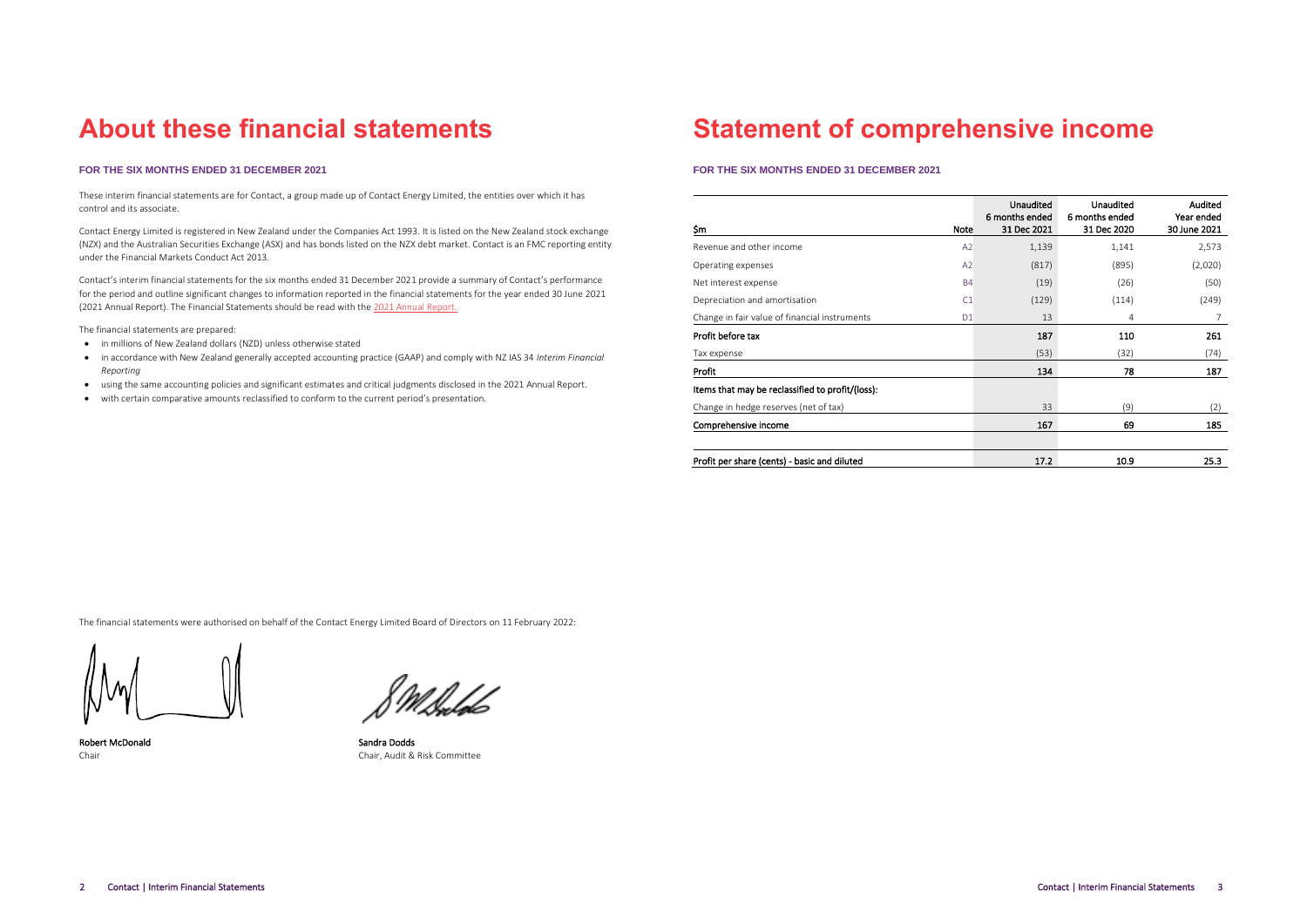# **Statement of cash flows**

### **FOR THE SIX MONTHS ENDED 31 DECEMBER 2021**

| <b>Sm</b><br><b>Note</b>                     | Unaudited<br>6 months ended<br>31 Dec 2021 | <b>Unaudited</b><br>6 months ended<br>31 Dec 2020 | Audited<br>Year ended<br>30 June 2021 |
|----------------------------------------------|--------------------------------------------|---------------------------------------------------|---------------------------------------|
| Receipts from customers                      | 1,211                                      | 1,182                                             | 2,524                                 |
| Payments to suppliers and employees          | (965)                                      | (914)                                             | (1,970)                               |
| Interest paid                                | (15)                                       | (22)                                              | (43)                                  |
| Tax paid                                     | (65)                                       | (58)                                              | (79)                                  |
| Operating cash flows                         | 166                                        | 188                                               | 432                                   |
| Purchase and construction of assets          | (151)                                      | (36)                                              | (129)                                 |
| Capitalised interest                         | (8)                                        | (4)                                               | (8)                                   |
| Investment in associate                      | (6)                                        | (4)                                               | (8)                                   |
| Acquisition of subsidiaries and Energyclubnz | (5)                                        |                                                   | (32)                                  |
| Investing cash flows                         | (170)                                      | (44)                                              | (177)                                 |
| Dividends paid                               | <b>B2</b><br>(145)                         | (165)                                             | (274)                                 |
| Proceeds from borrowings                     | 267                                        | 240                                               | 356                                   |
| Repayment of borrowings                      | (193)                                      | (227)                                             | (623)                                 |
| Financing costs                              | (4)                                        |                                                   |                                       |
| Net proceeds from share issue                |                                            |                                                   | 392                                   |
| Financing cash flows                         | (75)                                       | (152)                                             | (149)                                 |
| Net cash flow                                | (79)                                       | (8)                                               | 106                                   |
| Add: cash at the beginning of the period     | 150                                        | 44                                                | 44                                    |
| Cash at the end of the period                | 71                                         | 36                                                | 150                                   |

# **Statement of financial position**

### **AT 31 DECEMBER 2021**

|                                      |                | Unaudited   | <b>Unaudited</b> | Audited      |
|--------------------------------------|----------------|-------------|------------------|--------------|
| \$m                                  | Note           | 31 Dec 2021 | 31 Dec 2020      | 30 June 2021 |
| Cash and cash equivalents            |                | 71          | 36               | 150          |
| Trade and other receivables          |                | 186         | 148              | 255          |
| Inventories                          |                | 87          | 53               | 69           |
| Intangible assets                    | C1             | 64          | 29               | 24           |
| Derivative financial instruments     | D <sub>1</sub> | 29          | 22               | 56           |
| <b>Total current assets</b>          |                | 437         | 288              | 554          |
| Property, plant and equipment        | C1             | 4,024       | 3,963            | 3,961        |
| Intangible assets                    | C1             | 205         | 217              | 221          |
| Goodwill                             | C <sub>2</sub> | 214         | 201              | 214          |
| Investment in associate              |                | 16          | 6                | 10           |
| Derivative financial instruments     | D <sub>1</sub> | 82          | 63               | 70           |
| Total non-current assets             |                | 4,541       | 4,450            | 4,476        |
| <b>Total assets</b>                  |                | 4,978       | 4,738            | 5,030        |
| Trade and other payables             |                | 235         | 192              | 305          |
| Tax payable                          |                | 33          | 12               | 39           |
| Borrowings                           | B <sub>3</sub> | 115         | 247              | 163          |
| Derivative financial instruments     | D <sub>1</sub> | 54          | 64               | 92           |
| Provisions                           |                | 14          | 18               | 23           |
| <b>Total current liabilities</b>     |                | 451         | 533              | 622          |
| Borrowings                           | B <sub>3</sub> | 814         | 890              | 693          |
| Derivative financial instruments     | D <sub>1</sub> | 50          | 79               | 84           |
| Provisions                           |                | 53          | 59               | 51           |
| Deferred tax                         |                | 645         | 638              | 637          |
| Other non-current liabilities        |                | 14          | 13               | 16           |
| <b>Total non-current liabilities</b> |                | 1,576       | 1,679            | 1,481        |
| <b>Total liabilities</b>             |                | 2,027       | 2,212            | 2,103        |
| Net assets                           |                | 2,951       | 2,526            | 2,927        |
| Share capital                        | <b>B1</b>      | 1,944       | 1,530            | 1,922        |
| Retained earnings                    |                | 1,019       | 1,047            | 1,048        |
| Hedge reserves                       |                | (18)        | (58)             | (51)         |
| Share-based compensation reserve     |                | 6           | 7                | 8            |
| Shareholders equity                  |                | 2,951       | 2,526            | 2,927        |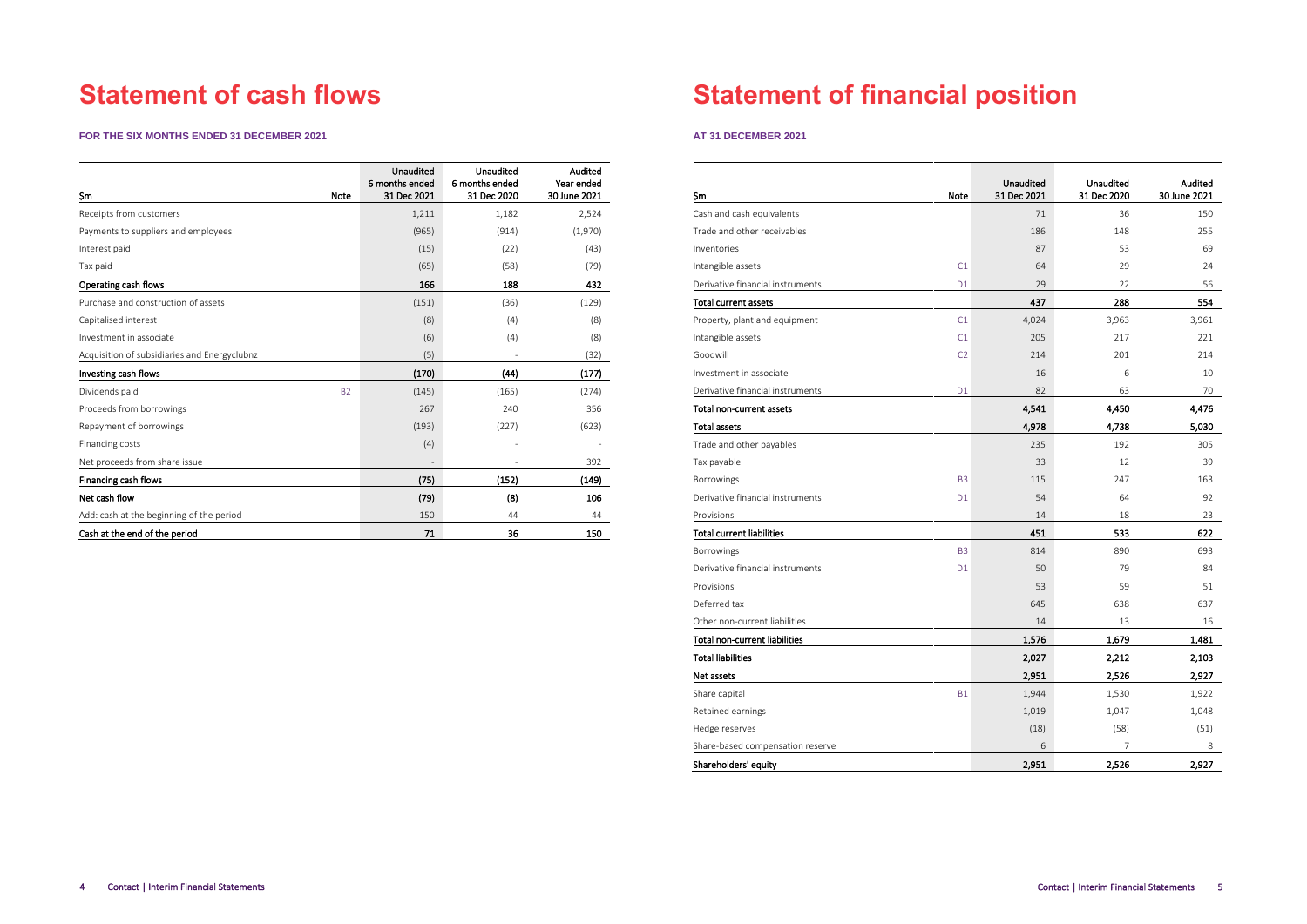# **Statement of changes in equity**

**FOR THE SIX MONTHS ENDED 31 DECEMBER 2021**

| Şm                                         | Note      | Share capital            | Retained<br>earnings | Other<br>reserves | Shareholders'<br>equity |
|--------------------------------------------|-----------|--------------------------|----------------------|-------------------|-------------------------|
| Balance at 1 July 2020                     |           | 1,528                    | 1,134                | (41)              | 2,621                   |
| Profit                                     | A2        |                          | 78                   |                   | 78                      |
| Change in hedge reserves (net of tax)      |           |                          |                      | (9)               | (9)                     |
| Change in share-based compensation reserve |           |                          |                      | (1)               | (1)                     |
| Change in share capital                    | <b>B1</b> | $\overline{2}$           |                      |                   | 2                       |
| Dividends paid                             | <b>B2</b> |                          | (165)                |                   | (165)                   |
| Unaudited balance at 31 December 2020      |           | 1,530                    | 1,047                | (51)              | 2,526                   |
| Profit                                     | A2        |                          | 109                  |                   | 109                     |
| Change in hedge reserves (net of tax)      |           |                          |                      | 7                 | 7                       |
| Change in share-based compensation reserve |           |                          |                      | (1)               | (1)                     |
| Change in share capital                    | <b>B1</b> | 392                      |                      |                   | 392                     |
| Dividends paid                             | <b>B2</b> | $\overline{\phantom{m}}$ | (109)                |                   | (109)                   |
| Audited balance at 30 June 2021            |           | 1,922                    | 1,048                | (43)              | 2,927                   |
| Profit                                     | A2        |                          | 134                  |                   | 134                     |
| Change in hedge reserves (net of tax)      |           |                          |                      | 33                | 33                      |
| Change in share-based compensation reserve |           |                          |                      | (2)               | (2)                     |
| Change in share capital                    | <b>B1</b> | 22                       |                      |                   | 22                      |
| Dividends paid                             | <b>B2</b> |                          | (163)                |                   | (163)                   |
| Unaudited balance at 31 December 2021      |           | 1,944                    | 1,019                | (12)              | 2,951                   |

### **A. Our performance**

**Notes to the financial statements for the six months ended 31 December 2021**

### **A1. SEGMENTS**

Contact reports activities under the Wholesale segment and the Retail (previously named 'Customer') segment. There have been no significant changes to Contact's operating segments in the current period.

The Wholesale segment includes revenue from the sale of electricity to the wholesale electricity market, to Commercial & Industrial (C&I) customers and to the Retail segment, less the cost to generate and/or purchase the electricity and costs to serve and distribute electricity to C&I customers.

The results of Simply Energy Limited and Western Energy Services Limited, following their acquisition in the prior year ended 30 June 2021, have been included in the Wholesale segment within the relevant line items.

The Retail segment includes revenue from delivering electricity, natural gas, broadband and other products and services to mass market customers less the cost of purchasing those products and services, and the cost to serve customers.

'Unallocated' includes corporate functions not directly allocated to the operating segments.

The Retail segment purchases electricity from the Wholesale segment at a fixed price in a manner similar to transactions with third parties.

### **A2. EARNINGS**

The tables on the next pages provide a breakdown of Contact's revenue and expenses, earnings before interest, tax, depreciation and amortisation, and changes in fair value of financial instruments (EBITDAF) by segment, and a reconciliation from EBITDAF to profit reported under NZ GAAP. EBITDAF is used to monitor performance and is a non-GAAP profit measure.

\$6 million of metering costs, included within 'Other operating expenses' in prior reporting periods, have been reclassified to 'Electricity networks, levies & meter costs' in the six months ended 31 December 2021. Prior year comparatives are also reclassified (31 December 2020: \$7 million, 30 June 2021: \$12 million) to conform with the current period's presentation with no net impact on total operating expenses or EBITDAF. The reclassification has been made to better reflect the direct nature of these costs and to improve comparability with the industry.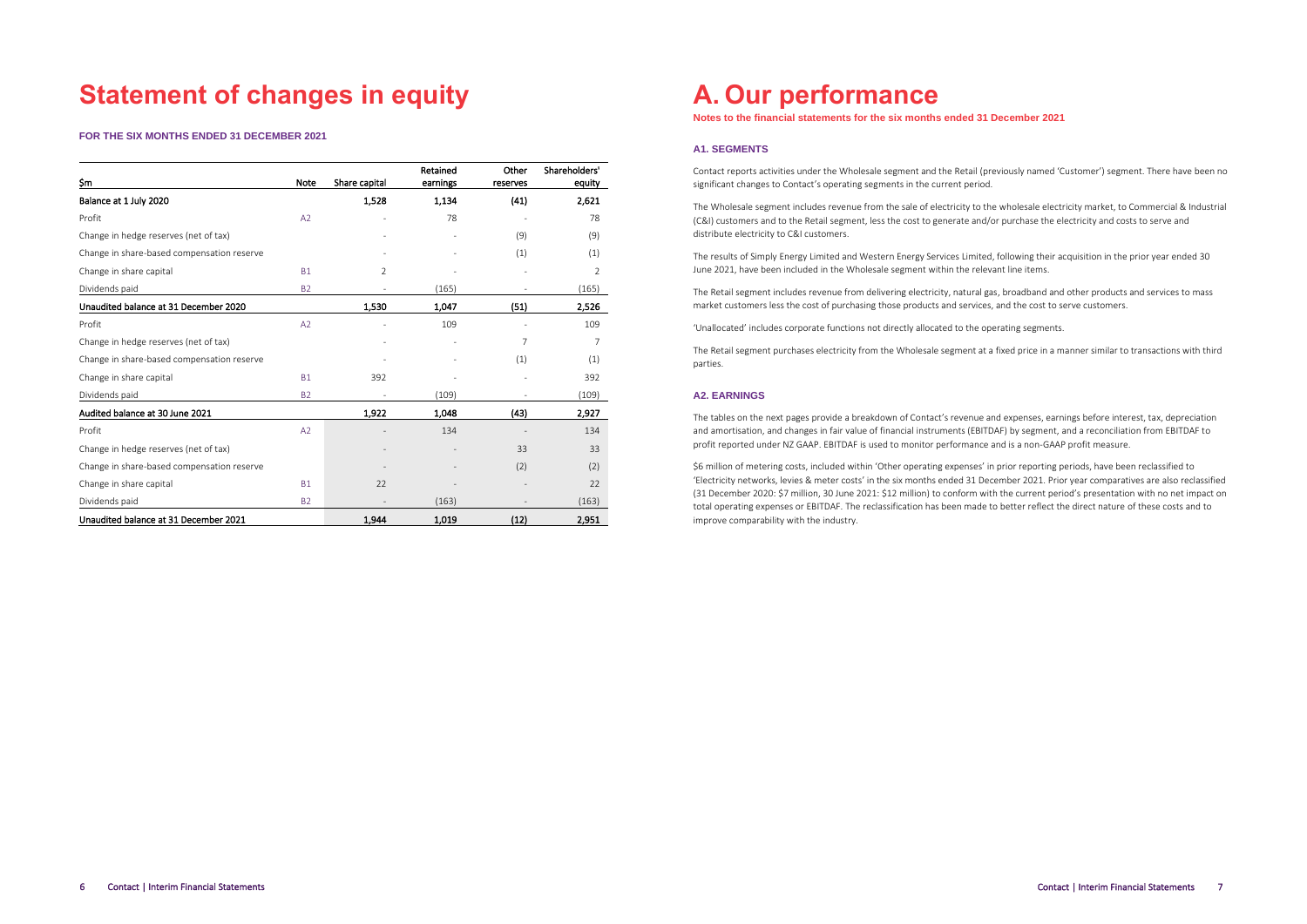|                                                           |                          |                | Unaudited 6 months ended 31 Dec 2021 |                          |       |                          |        | Unaudited 6 months ended 31 Dec 2020 |                          |                |                          |        | Audited year ended 30 June 2021 |                          |                |
|-----------------------------------------------------------|--------------------------|----------------|--------------------------------------|--------------------------|-------|--------------------------|--------|--------------------------------------|--------------------------|----------------|--------------------------|--------|---------------------------------|--------------------------|----------------|
|                                                           |                          |                |                                      |                          |       |                          |        |                                      |                          |                |                          |        |                                 |                          |                |
| Şm                                                        | Wholesale                | Retail         | Unallocated                          | Eliminations             | Total | Wholesale                | Retail |                                      | Unallocated Eliminations | Total          | Wholesale                | Retail |                                 | Unallocated Eliminations | Total          |
| Mass market electricity                                   |                          | 448            |                                      |                          | 448   |                          | 446    |                                      |                          | 446            | $\overline{\phantom{a}}$ | 839    |                                 | (1)                      | 838            |
| C&I electricity - fixed price                             | 100                      |                |                                      |                          | 100   | 126                      |        |                                      |                          | 126            | 249                      |        |                                 |                          | 249            |
| C&I electricity - pass through                            | 15                       |                |                                      |                          | 15    | 18                       |        |                                      |                          | 18             | 44                       |        |                                 |                          | 44             |
| Wholesale electricity, net of hedging                     | 476                      |                |                                      |                          | 476   | 471                      |        |                                      |                          | 471            | 1,285                    |        |                                 |                          | 1,285          |
| Electricity-related services revenue                      | $\Delta$                 |                |                                      |                          |       | $\overline{A}$           |        |                                      |                          | $\overline{A}$ | 8                        |        |                                 |                          | 8              |
| Inter-segment electricity sales                           | 199                      |                |                                      | (199)                    |       | 183                      |        |                                      | (183)                    |                | 338                      |        |                                 | (338)                    | $\sim$         |
| Gas                                                       | 3                        | 43             |                                      |                          | 46    |                          | 41     |                                      |                          | 42             | $\overline{2}$           | 74     |                                 |                          | 76             |
| Steam                                                     | 19                       |                |                                      |                          | 19    | 17                       |        |                                      |                          | 17             | 28                       |        |                                 |                          | 28             |
| Geothermal services                                       | $\mathbf{1}$             |                |                                      |                          |       |                          |        |                                      |                          |                | $\mathbf{3}$             |        |                                 |                          | $\overline{3}$ |
| Broadband                                                 |                          | 25             |                                      |                          | 25    | $\sim$                   | 13     |                                      |                          | 13             |                          | 32     | ÷,                              | $\sim$                   | 32             |
| <b>Total revenue</b>                                      | 815                      | 516            | $\sim$                               | (199)                    | 1,132 | 820                      | 500    | $\sim$                               | (183)                    | 1,137          | 1,957                    | 945    | $\blacksquare$                  | (339)                    | 2,563          |
| Other income                                              | $\overline{A}$           | $\overline{3}$ |                                      |                          | 7     | <sup>1</sup>             | 3      | $\sim$                               | $\sim$                   | $\overline{4}$ | $\overline{4}$           | 6      | $\overline{\phantom{a}}$        | $\sim$                   | 10             |
| Total revenue and other income                            | 819                      | 519            | $\sim$                               | (199)                    | 1,139 | 821                      | 503    | $\overline{\phantom{a}}$             | (183)                    | 1,141          | 1,961                    | 951    | $\overline{\phantom{a}}$        | (339)                    | 2,573          |
| Electricity purchases, net of hedging                     | (318)                    |                |                                      |                          | (318) | (371)                    |        |                                      | $\sim$                   | (371)          | (974)                    | $\sim$ | $\sim$                          |                          | (974)          |
| Electricity purchases - pass through                      | (9)                      |                |                                      |                          | (9)   | (14)                     |        |                                      | $\overline{\phantom{a}}$ | (14)           | (30)                     |        |                                 |                          | (30)           |
| Electricity related services cost                         | (5)                      |                |                                      |                          | (5)   | (3)                      |        |                                      |                          | (3)            | (7)                      |        |                                 |                          | (7)            |
| Inter-segment electricity purchases                       |                          | (199)          |                                      | 199                      |       | $\overline{\phantom{a}}$ | (183)  |                                      | 183                      |                | $\sim$                   | (338)  |                                 | 338                      |                |
| Gas and diesel purchases                                  | (42)                     | (18)           |                                      |                          | (60)  | (60)                     | (14)   |                                      |                          | (74)           | (126)                    | (24)   |                                 |                          | (150)          |
| Gas storage costs                                         | (11)                     |                |                                      |                          | (11)  | (12)                     |        |                                      |                          | (12)           | (24)                     |        |                                 |                          | (24)           |
| Carbon emissions costs                                    | (13)                     | (3)            |                                      |                          | (16)  | (16)                     | (2)    |                                      |                          | (18)           | (41)                     | (4)    |                                 |                          | (45)           |
| Generation transmission & levies                          | (9)                      |                |                                      |                          | (9)   | (14)                     |        |                                      |                          | (14)           | (28)                     |        |                                 |                          | (28)           |
| Electricity networks, levies & meter costs - fixed price  | (32)                     | (208)          |                                      |                          | (240) | (43)                     | (206)  |                                      |                          | (249)          | (82)                     | (390)  |                                 |                          | (472)          |
| Electricity networks, levies & meter costs - pass through | (5)                      |                |                                      |                          | (5)   | (4)                      |        |                                      |                          | (4)            | (13)                     |        |                                 |                          | (13)           |
| Gas networks, transmission & meter costs                  | (3)                      | (21)           |                                      |                          | (24)  | (4)                      | (20)   |                                      |                          | (24)           | (7)                      | (38)   |                                 |                          | (45)           |
| Geothermal service costs                                  | (1)                      |                |                                      |                          | (1)   |                          |        |                                      |                          |                | (1)                      |        |                                 |                          | (1)            |
| Broadband costs                                           | $\overline{\phantom{a}}$ | (21)           |                                      |                          | (21)  | $\overline{\phantom{a}}$ | (15)   |                                      | $\overline{\phantom{a}}$ | (15)           | $\sim$                   | (33)   |                                 |                          | (33)           |
| Other operating expenses                                  | (55)                     | (33)           | (10)                                 | $\overline{\phantom{a}}$ | (98)  | (51)                     | (33)   | (13)                                 | $\sim$                   | (97)           | (101)                    | (68)   | (30)                            | -1                       | (198)          |
| Total operating expenses                                  | (503)                    | (503)          | (10)                                 | 199                      | (817) | (592)                    | (473)  | (13)                                 | 183                      | (895)          | (1, 434)                 | (895)  | (30)                            | 339                      | (2,020)        |
| <b>EBITDAF</b>                                            | 316                      | 16             | (10)                                 | $\sim$                   | 322   | 229                      | 30     | (13)                                 | $\overline{a}$           | 246            | 527                      | 56     | (30)                            | $\sim$                   | 553            |
| Depreciation and amortisation                             |                          |                |                                      |                          | (129) |                          |        |                                      |                          | (114)          |                          |        |                                 |                          | (249)          |
| Net interest expense                                      |                          |                |                                      |                          | (19)  |                          |        |                                      |                          | (26)           |                          |        |                                 |                          | (50)           |
| Change in fair value of financial instruments             |                          |                |                                      |                          | 13    |                          |        |                                      |                          |                |                          |        |                                 |                          | 7              |
| Tax expense                                               |                          |                |                                      |                          | (53)  |                          |        |                                      |                          | (32)           |                          |        |                                 |                          | (74)           |
| Profit                                                    |                          |                |                                      |                          | 134   |                          |        |                                      |                          | 78             |                          |        |                                 |                          | 187            |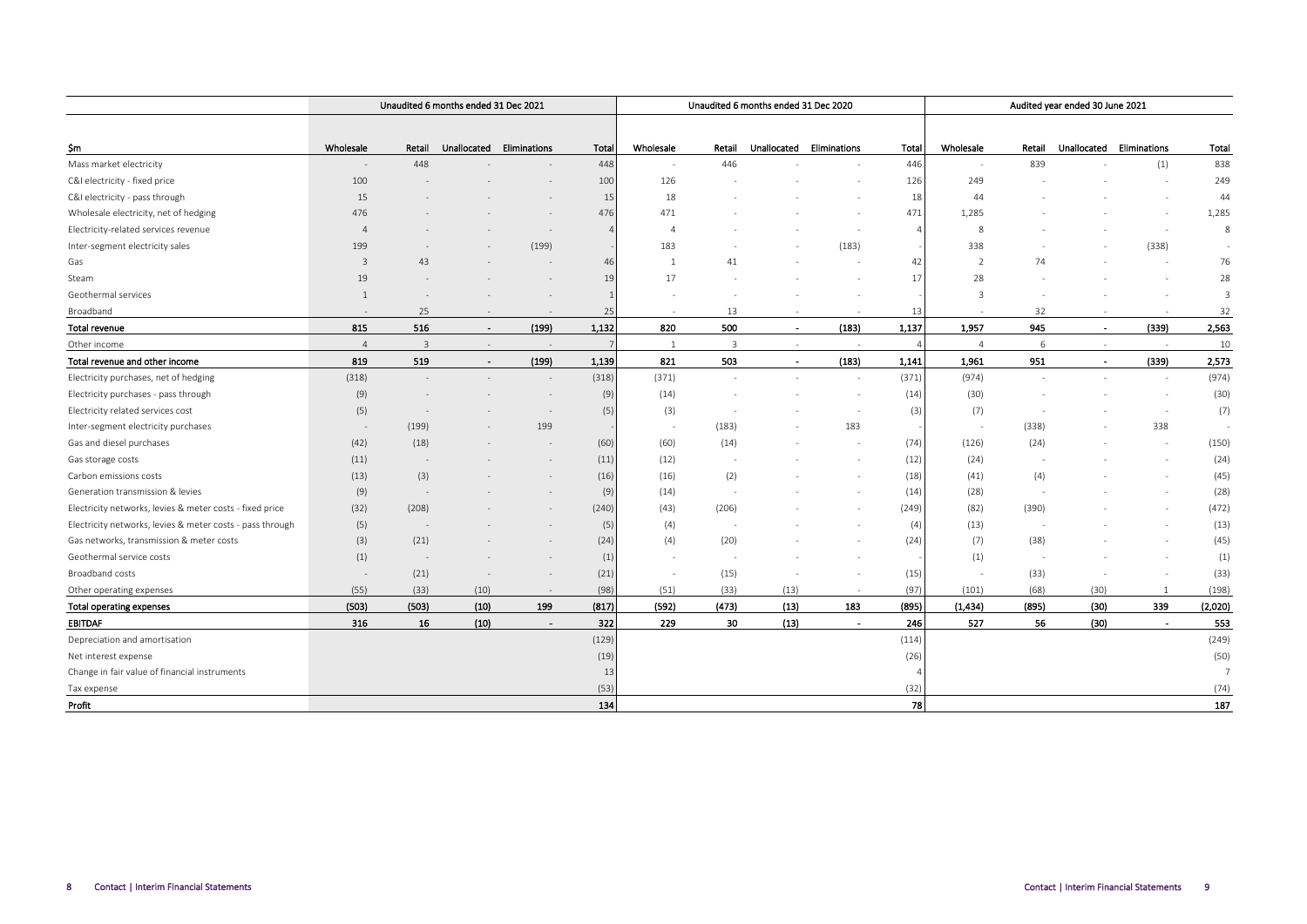### **A3. FREE CASH FLOW**

| \$m                                                                  | Unaudited<br>6 months ended<br>31 Dec 2021 | Unaudited<br>6 months ended<br>31 Dec 2020 | Audited<br>Year ended<br>30 June 2021 |
|----------------------------------------------------------------------|--------------------------------------------|--------------------------------------------|---------------------------------------|
| FBITDAF                                                              | 322                                        | 246                                        | 553                                   |
| Tax paid                                                             | (65)                                       | (58)                                       | (79)                                  |
| Change in working capital, net of investing and financing activities | (69)                                       | 21                                         | 3                                     |
| Non-cash items included in FBITDAF                                   | (7)                                        | 1                                          | (2)                                   |
| Net interest paid, excluding capitalised interest                    | (15)                                       | (22)                                       | (43)                                  |
| Operating cash flows                                                 | 166                                        | 188                                        | 432                                   |
| Stay in business capital expenditure                                 | (35)                                       | (31)                                       | (61)                                  |
| Operating free cash flow and free cash flow                          | 131                                        | 157                                        | 371                                   |
| Operating free cash flow per share (cents)                           | 16.8                                       | 21.9                                       | 50.2                                  |

### **A4. RELATED PARTY TRANSACTIONS**

Contact's related parties include its directors, the leadership team (LT) and Drylandcarbon One Limited Partnership.

|                                           | Unaudited                     | Unaudited                     | Audited                    |
|-------------------------------------------|-------------------------------|-------------------------------|----------------------------|
| Şm                                        | 6 months ended<br>31 Dec 2021 | 6 months ended<br>31 Dec 2020 | Year ended<br>30 June 2021 |
| <b>Simply Energy Limited</b>              |                               |                               |                            |
| Electricity contracts                     |                               |                               |                            |
| Drylandcarbon One Limited Partnership     |                               |                               |                            |
| Capital contributions                     | (6)                           | (3)                           | (7)                        |
| Key management personnel                  |                               |                               |                            |
| Directors' fees                           | (1)                           | (1)                           | (1)                        |
| LT - salary and other short-term benefits | (5)                           | (3)                           | (5)                        |
| LT - share-based compensation expense     | (1)                           |                               | (1)                        |

Members of the LT and Directors purchase goods and services from Contact for domestic purposes on normal commercial terms and conditions. For members of the LT this includes the staff discount available to all eligible employees.

LT disclosures include members who served during the period but are no longer acting in role at 31 December 2021.

### **A5. CONTINGENCIES**

In the normal course of business, the Company is subject to inquiries, claims and investigations. There are no matters that meet the requirements to disclose in this respect at 31 December 2021.

### **B. Our funding**

**Notes to the financial statements for the six months ended 31 December 2021**

### **B1. SHARE CAPITAL**

|                             | Number      | \$m   |
|-----------------------------|-------------|-------|
| Balance at 1 July 2020      | 718,131,884 | 1,528 |
| Share capital issued        | 434.021     | 2     |
| Balance at 31 December 2020 | 718,565,905 | 1,530 |
| Share capital issued        | 57,556,165  | 392   |
| Balance at 30 June 2021     | 776.122,070 | 1,922 |
| Share capital issued        | 3,001,936   | 22    |
| Balance at 31 December 2021 | 779,124,006 | 1,944 |
| Comprised of:               |             |       |
| Ordinary shares             | 778,875,270 | 1,945 |
| Contact Share               | 248.736     | (1)   |

During the period Contact granted a new tranche of share awards under the Equity Scheme, comprising 232,556 performance share rights (PSRs) and 497,697 deferred share rights (DSRs). PSRs and DSRs have no exercise price.

### **B2. DIVIDENDS PAID**

| \$m                   | Cents per share | Unaudited<br>6 months ended<br>31 Dec 2021 | Unaudited<br>6 months ended<br>31 Dec 2020 | Audited<br>Year ended<br>30 June 2021 |
|-----------------------|-----------------|--------------------------------------------|--------------------------------------------|---------------------------------------|
| 2020 final dividend   | 23              | $\qquad \qquad =$                          | 165                                        | 165                                   |
| 2021 interim dividend | 14              | $\overline{\phantom{a}}$                   | ۰                                          | 109                                   |
| 2021 final dividend   | 21              | 162                                        | ٠                                          | $\overline{\phantom{a}}$              |
|                       |                 | 162                                        | 165                                        | 274                                   |

The 2021 final dividend includes \$17 million reinvested by shareholders under Contact's Dividend Reinvestment Plan.

On 11 February 2022 the Board declared an interim dividend of 14 cents per share to be paid on 30 March 2022.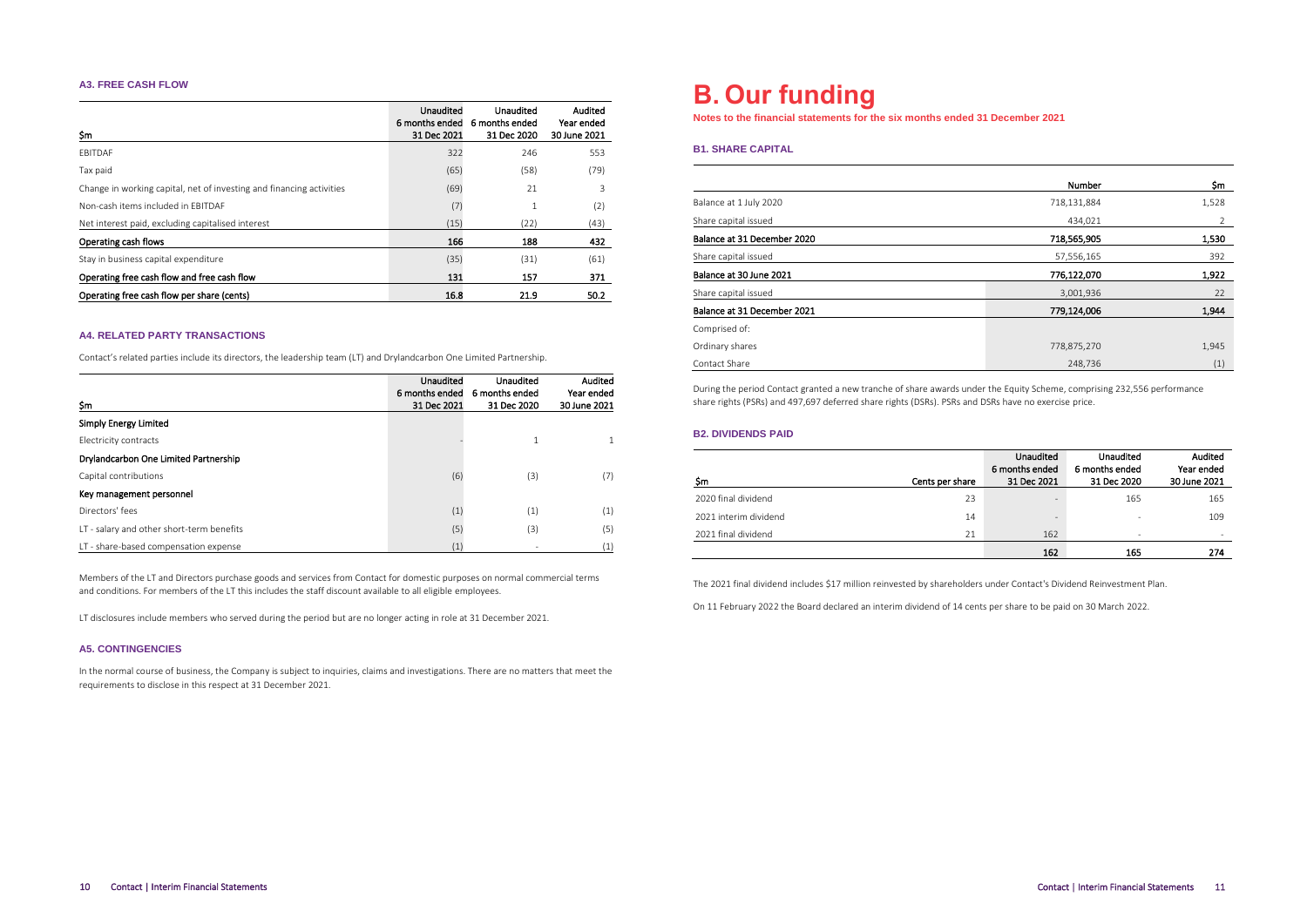### **B3. BORROWINGS**

| \$m                                        | Unaudited<br>31 Dec 2021 | <b>Unaudited</b><br>31 Dec 2020 | Audited<br>30 June 2021 |
|--------------------------------------------|--------------------------|---------------------------------|-------------------------|
| Bank overdraft                             | 5                        | $\overline{4}$                  |                         |
| *Commercial paper                          | $\qquad \qquad =$        | 80                              |                         |
| *Drawn bank facilities                     | $\qquad \qquad =$        | 191                             |                         |
| Lease obligations                          | 24                       | 22                              | 21                      |
| *Retail bonds                              | 200                      | 350                             | 350                     |
| *Capital bonds                             | 225                      |                                 |                         |
| *Export credit agency facility             | 43                       | 50                              | 47                      |
| *USPP notes                                | 376                      | 376                             | 376                     |
| Face value of borrowings                   | 873                      | 1,073                           | 795                     |
| Deferred financing costs                   | (6)                      | (4)                             | (3)                     |
| Fair value adjustment on hedged borrowings | 62                       | 68                              | 64                      |
| Carrying value of borrowings               | 929                      | 1,137                           | 856                     |
| Current                                    | 115                      | 247                             | 163                     |
| Non-current                                | 814                      | 890                             | 693                     |

Borrowings denoted with an asterisk (\*) are Green Debt Instruments under Contact's Green Borrowing Programme, which has been certified by the Climate Bonds Initiative. At 31 December 2021 Contact remains compliant with the requirements of the programme. Further information is available on the sustainability section on ou[r website.](https://contact.co.nz/aboutus/sustainability/financial-sustainability)

### **B4. NET INTEREST EXPENSE**

| \$m                                | Unaudited<br>6 months ended<br>31 Dec 2021 | Unaudited<br>6 months ended<br>31 Dec 2020 | Audited<br>Year ended<br>30 June 2021 |
|------------------------------------|--------------------------------------------|--------------------------------------------|---------------------------------------|
| Interest expense on borrowings     | (24)                                       | (27)                                       | (52)                                  |
| Interest expense on finance leases | $\overline{\phantom{a}}$                   |                                            | (1)                                   |
| Unwind of discount on provisions   | (3)                                        | (3)                                        | (5)                                   |
| Unwind of deferred financing costs | $\overline{\phantom{a}}$                   | ۰                                          | (1)                                   |
| Capitalised interest               | 8                                          | 4                                          | 8                                     |
| Interest income                    | $\overline{\phantom{a}}$                   |                                            |                                       |
| Net interest expense               | (19)                                       | (26)                                       | (50)                                  |

### **C. Our assets**

**Notes to the financial statements for the six months ended 31 December 2021**

### **C1. PROPERTY, PLANT AND EQUIPMENT AND INTANGIBLE ASSETS**

| Property, plant and equipment |                                 |                          |                         |
|-------------------------------|---------------------------------|--------------------------|-------------------------|
| \$m                           | <b>Unaudited</b><br>31 Dec 2021 | Unaudited<br>31 Dec 2020 | Audited<br>30 June 2021 |
| Opening balance               | 3,961                           | 4,026                    | 4,026                   |
| Additions                     | 171                             | 32                       | 135                     |
| Acquisitions                  | $\qquad \qquad =$               | ٠                        | 10                      |
| <b>Disposals</b>              | (3)                             | ٠                        | (2)                     |
| Depreciation                  | (105)                           | (95)                     | (208)                   |
| Closing balance               | 4,024                           | 3,963                    | 3,961                   |

Included within property, plant and equipment is \$28 million (31 December 2020: \$25 million, 30 June 2021: \$27 million) of lease assets with a depreciation charge of \$2 million for the six months ended 31 December 2021 (31 December 2020: \$2 million, 30 June 2021: \$3 million).

Included within additions is capitalised interest of \$8 million (31 December 2020: \$4 million, 30 June 2021: \$8 million) in relation to capital works underway at the Tauhara geothermal field.

| Intangibles     |                          |                          |                         |
|-----------------|--------------------------|--------------------------|-------------------------|
| \$m             | Unaudited<br>31 Dec 2021 | Unaudited<br>31 Dec 2020 | Audited<br>30 June 2021 |
| Opening balance | 245                      | 230                      | 230                     |
| Additions       | 67                       | 35                       | 87                      |
| Acquisitions    | $\overline{\phantom{m}}$ | ٠                        | 16                      |
| Disposals       | (19)                     | ٠                        | (47)                    |
| Amortisation    | (24)                     | (19)                     | (41)                    |
| Closing balance | 269                      | 246                      | 245                     |
| Current         | 64                       | 29                       | 24                      |
| Non-current     | 205                      | 217                      | 221                     |

At 31 December 2021, Contact was committed to \$263 million of contracted capital expenditure (31 December 2020 \$8 million, 30 June 2021: \$334 million) and \$68 million of carbon forward contracts (31 December 2020: \$8 million, 30 June 2021: \$60 million), of which \$236 million is due within one year of reporting date.

During the six months ended 31 December 2021, Contact concluded its review of existing software assets in light of the IFRS agenda decision *Configuration or Customisation costs in a Cloud Computing Arrangement* and wrote off \$1 million of software assets relating to software-as-a-service arrangements.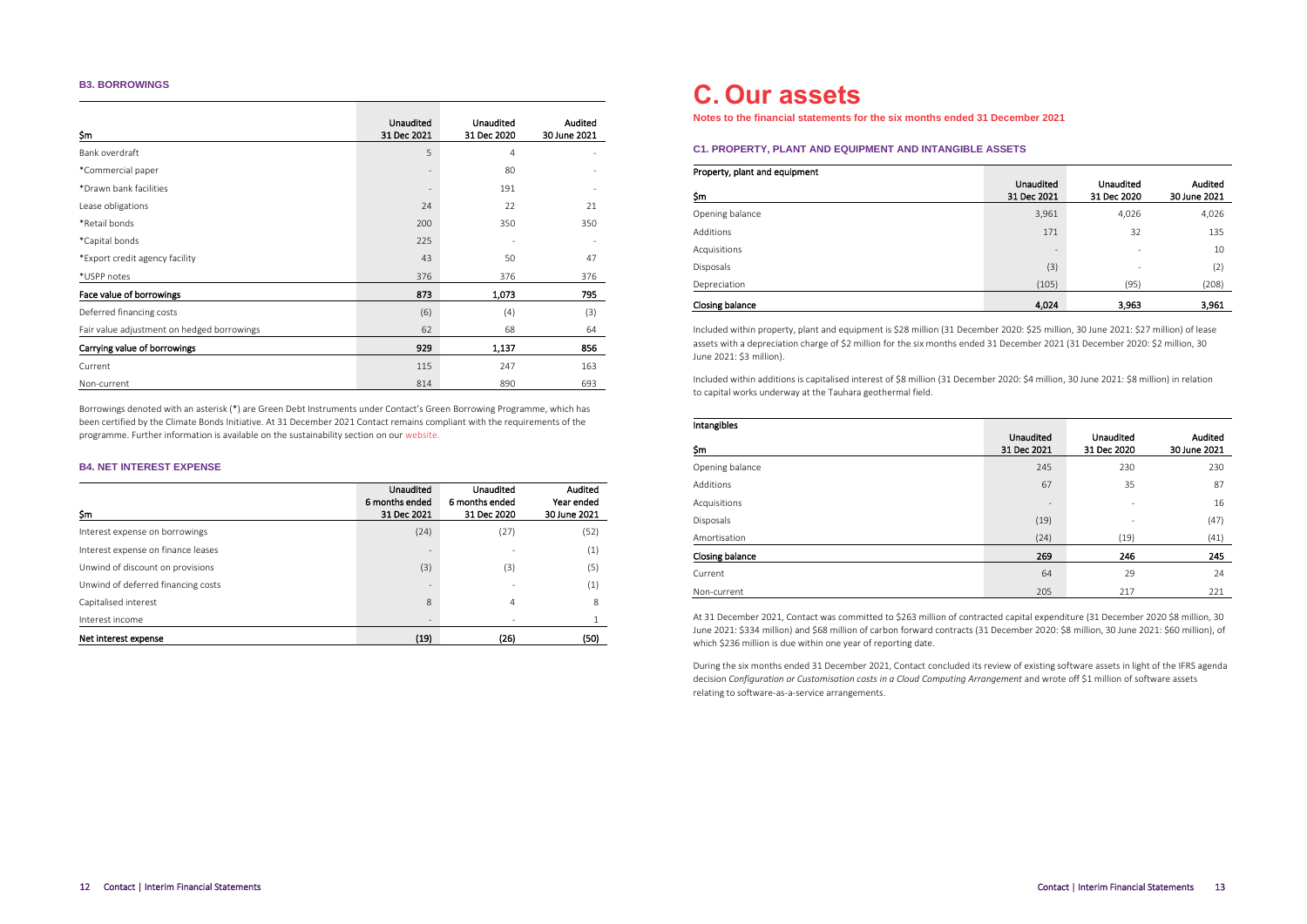### **C2. GOODWILL**

Contact has two cash-generating units (CGUs): Wholesale and Customer. The Customer CGU includes goodwill of \$179 million (31 December 2020 and 30 June 2021: \$179 million), and the Wholesale CGU includes goodwill of \$35 million, following acquisition of Simply Energy Limited and Western Energy Services Limited in the prior period (31 December 2020: \$23 million and 30 June 2021: \$41 million).

The acquisition accounting for Western Energy Services Limited was finalised in the six months ended 31 December 2021. \$8 million has been allocated to brand and intellectual property, with a related \$2m deferred tax liability, resulting in a \$6 million reduction of goodwill. Refer to the related parties disclosure in the 2021 Annual Report for provisional calculations at 30 June 2021, which have been restated.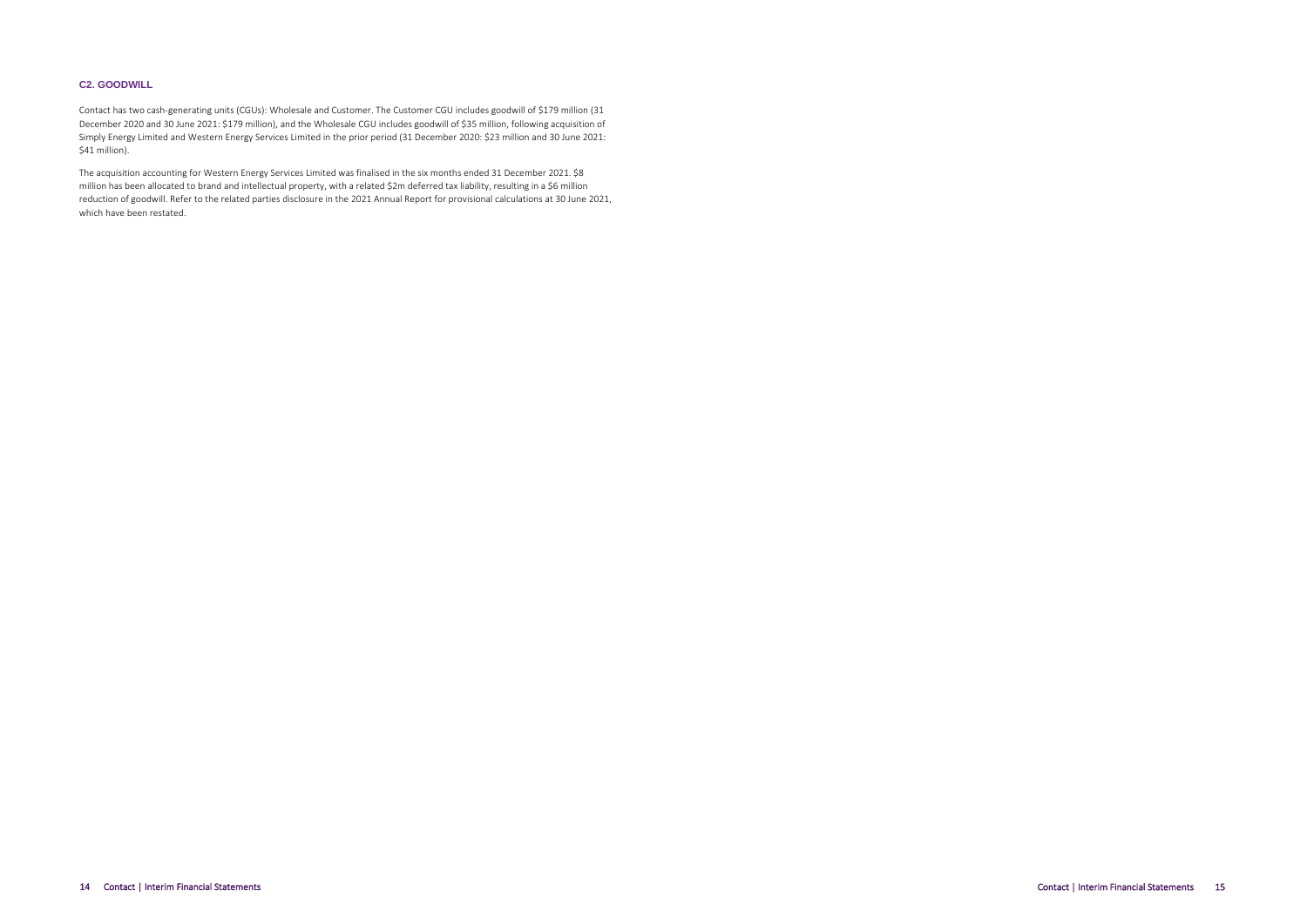## **D. Financial risks**

**Notes to the financial statements for the six months ended 31 December 2021**

### **D1. SUMMARY OF DERIVATIVE FINANCIAL INSTRUMENTS**

A summary of derivatives and the impact on Contact's financial position is provided below grouped by type of hedge relationship.

|                                                                   | Unaudited at 31 December 2021            |                                                    |              |                                               |                                        |                                                                 |       |                             | Unaudited at 31 December 2020                      |                          |                                               |                                        |                                                                 |       |                                          |                                                    | Audited at 30 June 2021 |                                               |                                        |                                                                 |       |  |  |  |
|-------------------------------------------------------------------|------------------------------------------|----------------------------------------------------|--------------|-----------------------------------------------|----------------------------------------|-----------------------------------------------------------------|-------|-----------------------------|----------------------------------------------------|--------------------------|-----------------------------------------------|----------------------------------------|-----------------------------------------------------------------|-------|------------------------------------------|----------------------------------------------------|-------------------------|-----------------------------------------------|----------------------------------------|-----------------------------------------------------------------|-------|--|--|--|
| Sm                                                                | <b>Fair value</b><br>hedge<br><b>IRS</b> | Cash flow &<br>fair value<br>hedge<br><b>CCIRS</b> | <b>IRS</b>   | Cash flow hedge<br>Electricity<br>derivatives | Foreign<br>price exchange<br>contracts | No hedge<br>relationship<br>Electricity<br>price<br>derivatives | Total | Fair value<br>hedge<br>IRS. | Cash flow &<br>fair value<br>hedge<br><b>CCIRS</b> | IRS                      | Cash flow hedge<br>Electricity<br>derivatives | Foreign<br>price exchange<br>contracts | No hedge<br>relationship<br>Electricity<br>price<br>derivatives | Total | <b>Fair value</b><br>hedge<br><b>IRS</b> | Cash flow &<br>fair value<br>hedge<br><b>CCIRS</b> | IRS                     | Cash flow hedge<br>Electricity<br>derivatives | Foreign<br>price exchange<br>contracts | No hedge<br>relationship<br>Electricity<br>price<br>derivatives | Total |  |  |  |
| Carrying value of derivatives - asset                             | $\overline{3}$                           | 60                                                 | 14           | 14                                            |                                        | 17                                                              | 111   | $\mathbf{Q}$                | 59                                                 |                          |                                               |                                        | 11                                                              | 85    |                                          | 59                                                 |                         | 32                                            |                                        | 22                                                              | 126   |  |  |  |
| Carrying value of derivatives - liability                         | (2)                                      |                                                    | $(3)$ $(26)$ | (51)                                          | (2)                                    | (21)                                                            | (104) | $\overline{\phantom{a}}$    | (7)                                                | (75)                     | (52)                                          | $\sim$                                 | (9)                                                             | (143) |                                          | (5)                                                | (53)                    | (93)                                          | (2)                                    | (24)                                                            | (176) |  |  |  |
| Carrying value of hedged borrowings                               | (347)                                    | (437)                                              |              |                                               | $\sim$                                 |                                                                 | (784) | (196)                       | (435)                                              | $\overline{\phantom{a}}$ |                                               |                                        | $\overline{\phantom{0}}$                                        | (631) | (192)                                    | (436)                                              |                         |                                               |                                        |                                                                 | (628) |  |  |  |
| Fair value adjustments to borrowings                              | (1)                                      | (61)                                               |              |                                               |                                        |                                                                 | (62)  | (9)                         | (59)                                               |                          |                                               |                                        |                                                                 | (68)  | (5)                                      | (59)                                               |                         |                                               |                                        |                                                                 | (64)  |  |  |  |
| Change in fair value of financial<br>instruments to profit/(loss) | $\overline{\phantom{m}}$                 | $\sim$                                             | 15           |                                               |                                        | (2)                                                             | 13    |                             |                                                    |                          |                                               |                                        |                                                                 |       |                                          |                                                    |                         |                                               |                                        | (1)                                                             |       |  |  |  |
| Hedge effectiveness recognised in OCI                             | $\overline{\phantom{m}}$                 |                                                    | 18           | (12)                                          | $\sim$                                 |                                                                 |       |                             | (6)                                                | 11                       | (43)                                          |                                        | $\overline{\phantom{0}}$                                        | (38)  | $\overline{\phantom{a}}$                 | (3)                                                | 27                      | (61)                                          |                                        |                                                                 | (37)  |  |  |  |
| Amounts reclassified to profit/(loss)                             |                                          |                                                    |              | 36                                            |                                        |                                                                 | 39    |                             |                                                    |                          | 21                                            |                                        |                                                                 | 24    |                                          |                                                    |                         | 25                                            |                                        |                                                                 | 32    |  |  |  |

The cross-currency interest rate swaps (CCIRS) liability arises from the cash flow hedge component.